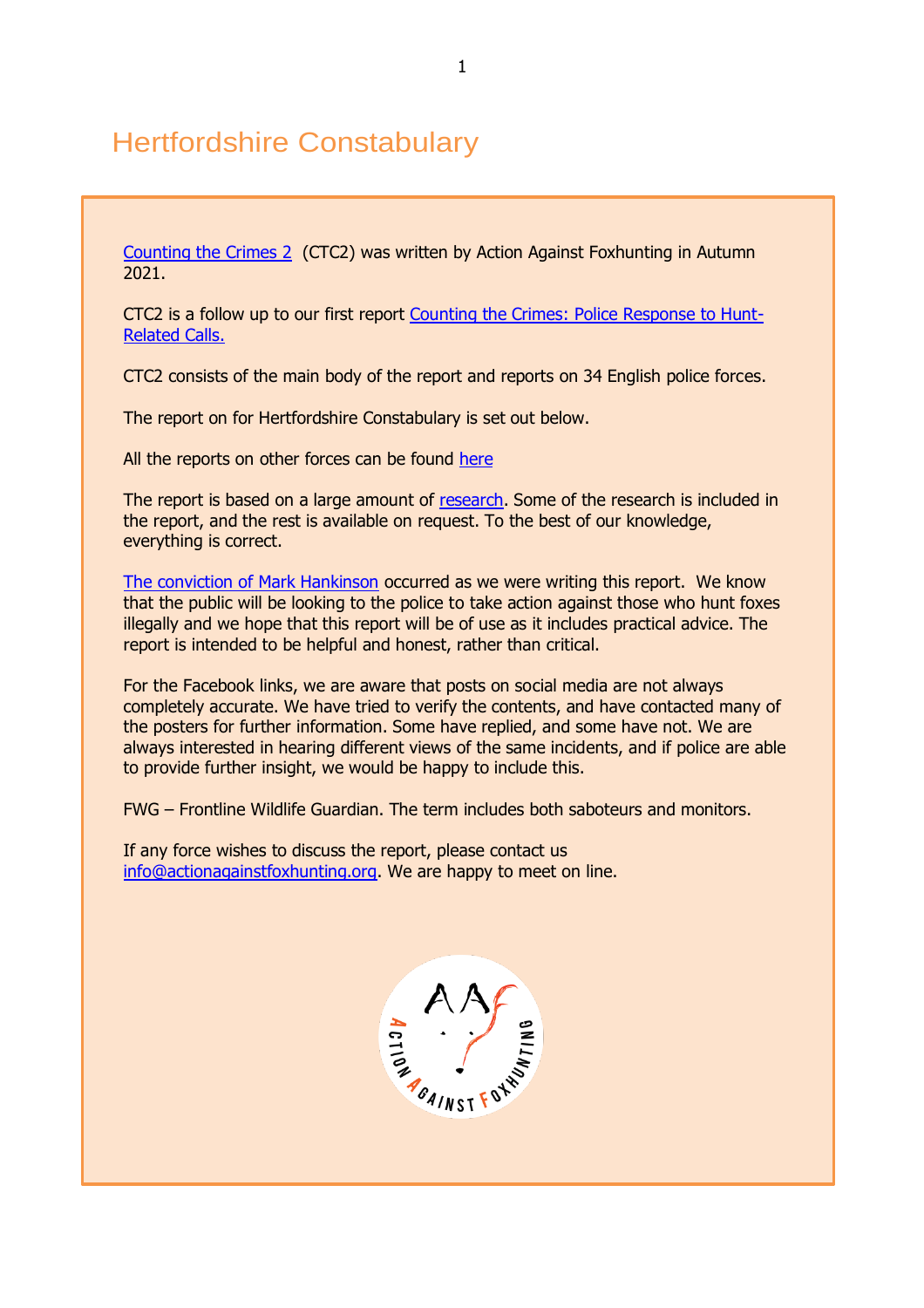## **How did the force respond to CTC? You can select multiple options.**

- ✓ One email
- Exchange of emails
- Meeting
- No response at all

### **For email response - was the response detailed?**

- ✓ Yes
- No

## **How do you rate the response?**



## **Why have you given this rating?**

Detailed response, answering all our questions. There were also points where the force was hoping to improve.

## **Were there follow up emails and did the force reply?**

- Yes
- ✓ No

**How willing was this force to take on board what we said?**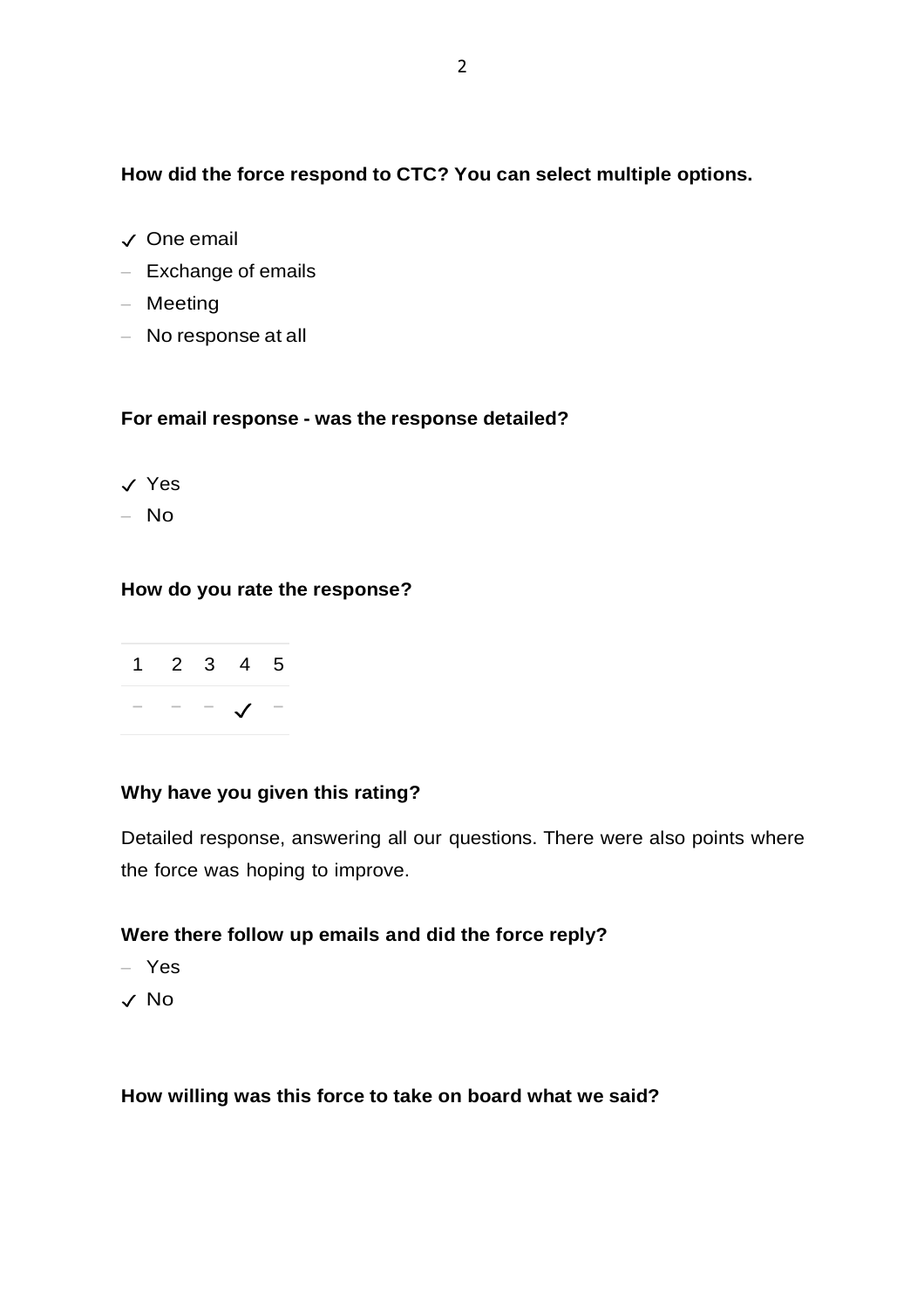

### **Why have you given this response?**

In the response to CTC 1, the officer said that they would be happy to work with AAF to improve. However, they have not asked us for anything and we haven't offered. We need to follow this up.

### **Has the force taken any steps to improve its relationship with FWGs?**

- Yes
- No
- ✓ They said they would, but we don't know what they have done. We haven't yet asked them.

## **Does this force have an aide memoire or any guide to policing illegal hunting?**

- No
- ✓ Yes

### **Why have you given this response?**

They are working on an app for it. They also have an app.

### **How well trained are the police in this force?**



**Why have you given this response?**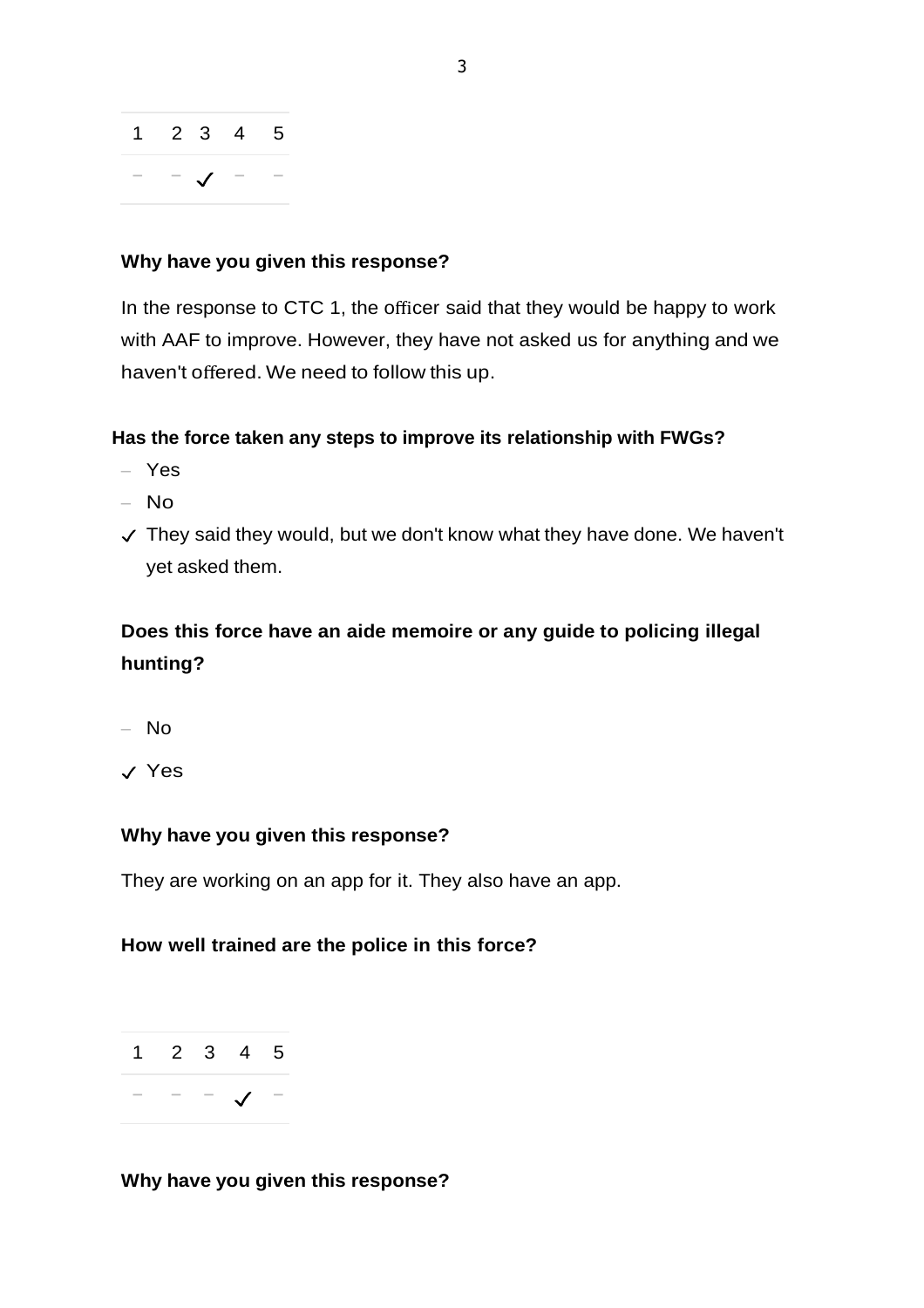There is a Rural Support Unit and all of the constables in it will become WCOs. This is unusual - even having the WCOs in the Rural Crime Unit is surprisingly unusual.

## **How do you rate this force's behaviour in the field with regard to illegal foxhunting and incidents involvingFWGs?**

- Always appear biased
- Usually appear biased
- ✓ Sometimes appear biased
- Rarely appear biased
- Never appear biased

### **Why have you given this response?**

We don't have much information about this to be confident with our answer. However a recent incident (see below) suggests that some officers appear to be biased.

### **How do you rate their ability to take action on illegal foxhunting?**



### **Why have you given this rating?**

The Rural Support Unit seems well trained and willing to offer help to any officer who is landed with a foxhunting investigation.

## **Do you think the force focuses too heavily on public order as opposed to dealing with illegal foxhunting?**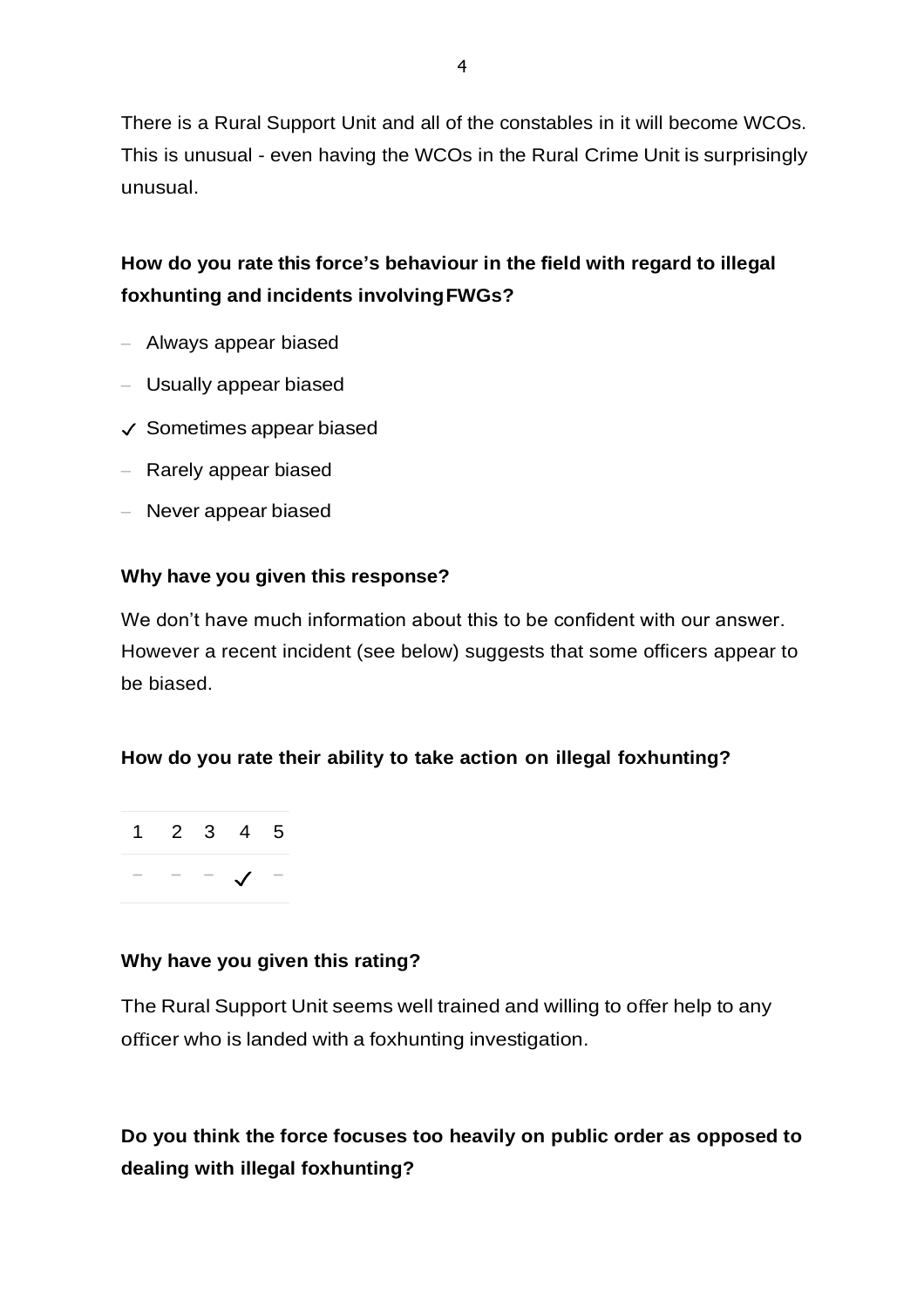- Yes
- No
- $\sqrt{\frac{1}{1}}$  Other a recent incident (see below) is damaging.

#### **Why have you given this response?**

FWGs did not complain this until recently.

#### **Overall, how do you rate this force?**

**Take into account willingness to engage with AAF, willingness to engage with FWGs, actions in the field etc.**

| 2 3 | 4 5                      |  |
|-----|--------------------------|--|
|     | $\overline{\phantom{a}}$ |  |

#### **Any other comments?**

It seems that the force is fairly well set up to deal with illegal hunting. A recent incident has, however, let them down badly (see Hit Reports, below)

Regardless of the outcome of any court cases relating to the Hunting Office webinars which were exposed November 2020, what was stated in the recordings cannot be unsaid. The Hunting Office made it clear that trail hunting IS fox hunting and there was much talk about ways to create a "smokescreen" to cover up illegal hunting. Disrespectful comments were made about the police. The Hunting Office represents all registered hunts in England and Wales therefore the discussions were relevant to all police forces.